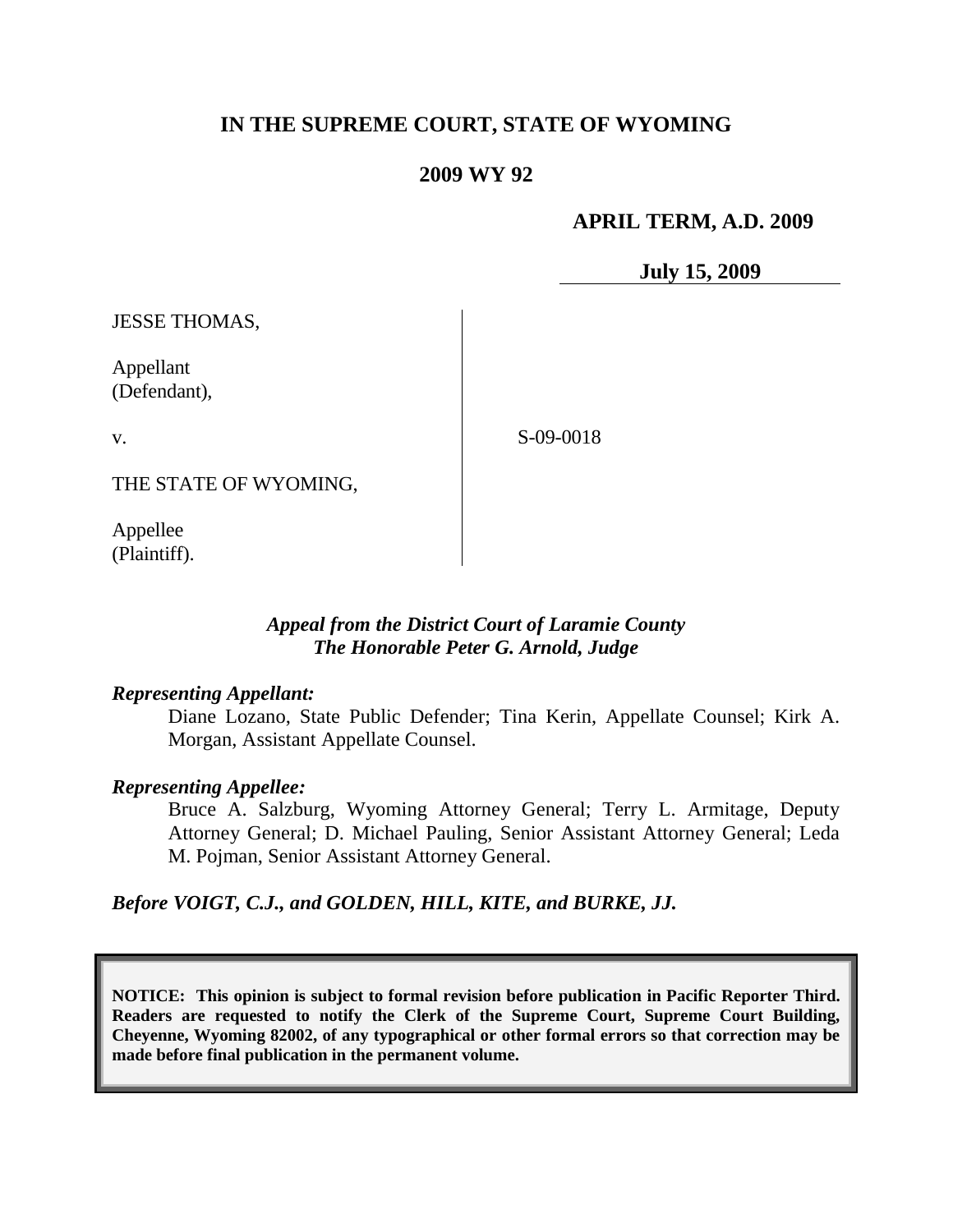## **VOIGT, Chief Justice.**

[¶1] A jury found the appellant guilty of attempted second-degree murder, two counts of aggravated assault and battery, and reckless endangerment. On appeal, he challenges the admission of certain "victim impact" testimony and argument, and he alleges that the district court failed to consider the presentence investigation report (PSI) at sentencing. We affirm.

### **ISSUES**

[¶2] 1. Did plain error occur through the admission of irrelevant victim impact testimony and argument?

2. Was the appellant denied a fair sentencing hearing by the district court"s failure to consider the PSI?

## **FACTS**

[¶3] On August 2, 2005, the appellant rammed his truck into his former girlfriend and the vehicle next to which she was standing. He then jumped out of his truck and pointed a handgun at both his former girlfriend and another person standing nearby. The appellant fled the scene, but turned himself in to law enforcement authorities the next day.

[¶4] Pursuant to a plea agreement, the appellant pled *nolo contendere* to one count of attempted second-degree murder and two counts of aggravated assault and battery. In an earlier appeal, we reversed those convictions and remanded the case to the district court to allow the appellant to withdraw his pleas because he had not properly been advised of the consequences of those pleas. *See Thomas v. State*, 2007 WY 186, ¶ 24, 170 P.3d 1254, 1263 (Wyo. 2007). Upon remand, the appellant pled not guilty to the reinstated charges. A jury found him guilty of attempted second-degree murder, two counts of aggravated assault and battery, and reckless endangerment. On September 29, 2008, he was sentenced to multiple terms of imprisonment. This timely appeal followed.

# **DISCUSSION**

## *Did plain error occur through the admission of irrelevant victim impact testimony and argument?*

[¶5] The appellant"s former girlfriend suffered horrendous injuries when she was struck by the appellant"s truck. At trial, without objection, she and her treating physician testified at length and in detail about those injuries, about the numerous surgeries which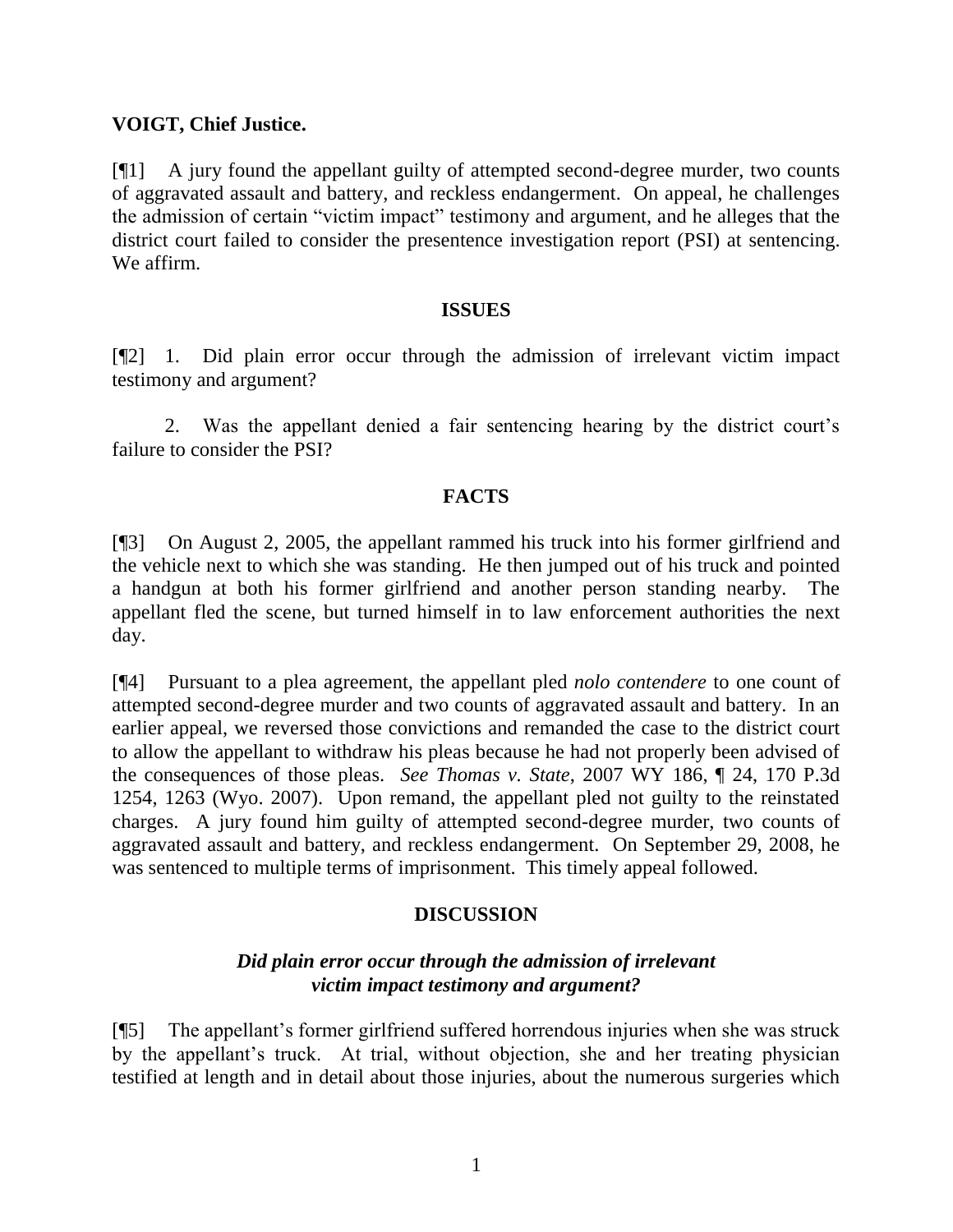she had undergone, and about the necessity of future medical treatment.<sup>1</sup> In addition, the State made reference in both opening statement and closing argument to the nature of those injuries and their impact upon the victim.

[¶6] Because there was no trial objection, either to the testimony, or to the opening statement, or to the closing argument, we review for plain error. To prove plain error, the appellant must show the following: (1) that the record is clear as to the alleged error; (2) that the alleged error amounted to a clear violation of an unequivocal rule of law; and (3) that the error denied to the appellant a substantial right, to his prejudice. *Wilks v. State*, 2002 WY 100, ¶ 7, 49 P.3d 975, 981 (Wyo. 2002).

[¶7] The appellant easily clears the first plain error hurdle because the matters of which he now complains are fully set forth in the trial transcript. He also nearly clears the second hurdle, inasmuch as we have long-established rules governing the admission of victim impact evidence during the guilt phase of a trial. "Broadly speaking, victim impact evidence is that evidence relating to the victim"s personal characteristics and to the physical, emotional, or social impact of a crime on its victim and the victim"s family." *Smith v. State*, 2005 WY 113, ¶ 15, 119 P.3d 411, 416 (Wyo. 2005). Victim impact evidence may or may not be admissible:

> The key inquiry on the admissibility of victim impact testimony during the guilt phase of a criminal trial is relevancy. *McCone v. State*, 866 P.2d 740, 751 (Wyo. 1993). Victim impact testimony must not be permitted "unless there is a clear justification of relevance." *Justice v. State*, 775 P.2d 1002, 1011 (Wyo. 1989). Such testimony may be irrelevant if offered during the guilt phase of the trial as proof of the victim"s loss; the physical, emotional, or psychological impact on the victim; or the effect upon the family. Yet, it may be relevant if offered for another proper purpose. *Id*. at  $1010...$

> Evidence is relevant if it has "any tendency to make the existence of any fact that is of consequence to the determination of the action more probable or less probable than it would be without the evidence." W.R.E. 401. In criminal cases, "[e]vidence is always relevant if it tends to prove or disprove one of the elements of the crime charged." *Grabill v. State*, 621 P.2d 802, 809 (Wyo. 1980); *see also*

 <sup>1</sup> We are not inclined to further invade the victim's right to medical confidentiality by detailing those injuries, which principally involved her face, head, and legs. The specific details of her injuries are not necessary for our legal analysis.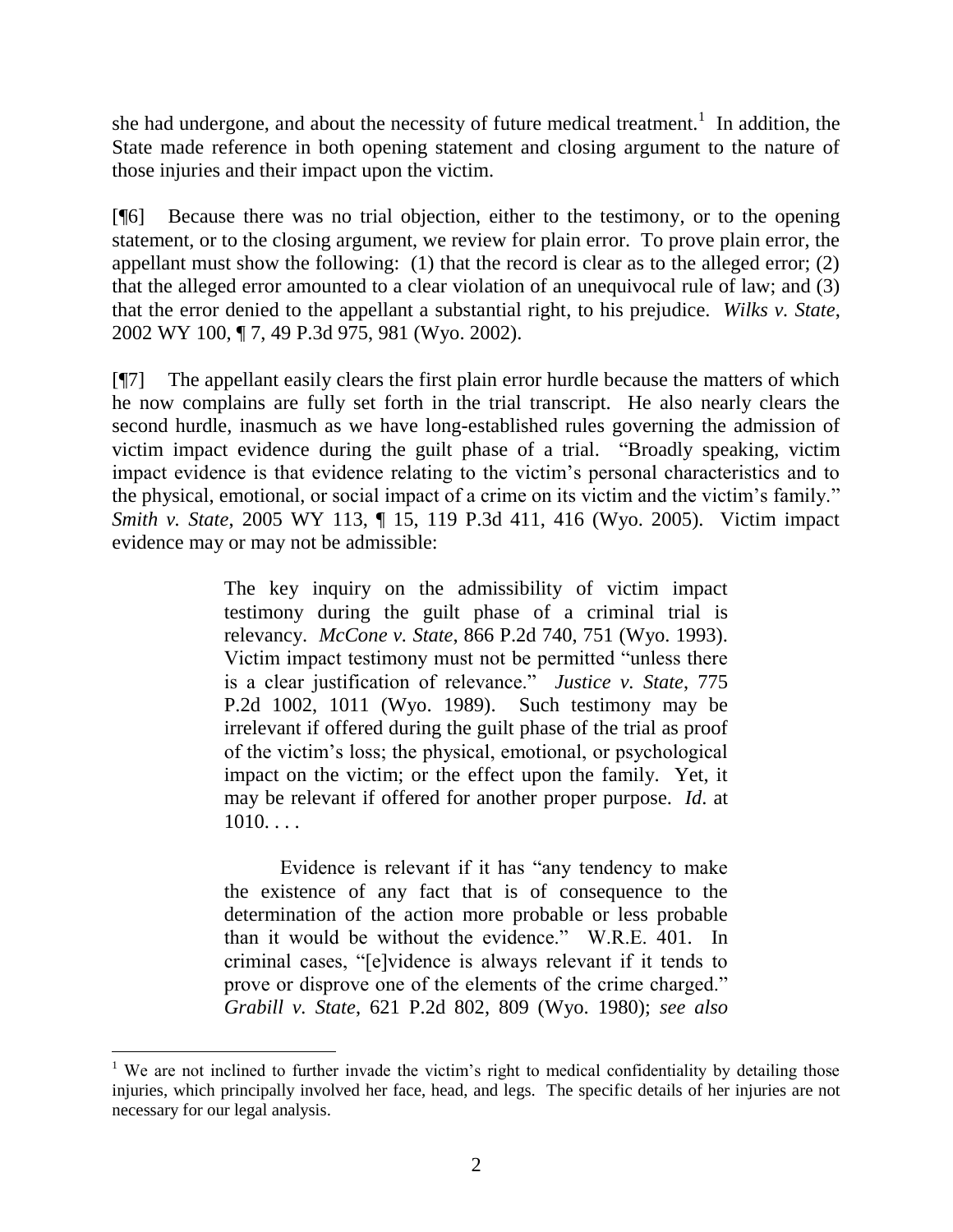*Lancaster v. State*, 2002 WY 45, ¶ 42, 43 P.3d 80, [97] (Wyo. 2002); *Geiger v. State*, 859 P.2d 665, 667 (Wyo. 1993). Relevant evidence may be excluded, however, if "its probative value is substantially outweighed by the danger of unfair prejudice." W.R.E. 403. For this court to conclude that the trial court admitted unduly prejudicial evidence in violation of W.R.E. 403, the appellant must demonstrate "that the evidence had little or no probative value and that it was extremely inflammatory or introduced for the purpose of inflaming the jury." *Apodaca v. State*, 627 P.2d 1023, 1027 (Wyo. 1981).

*Wilks*, 2002 WY 100, ¶¶ 8-9, 49 P.3d at 981; *see also White v. State*, 2003 WY 163, ¶ 13, 80 P.3d 642, 649 (Wyo. 2003).

[¶8] One of the charges against the appellant in this case was attempted first-degree murder, which crime contains as an element the specific intent to  $\text{kill.}^2$ . That alleged crime was based upon the appellant"s having intentionally driven his truck into the victim, rather than upon his brandishing of the handgun. Because we have on many occasions found that physical injury testimony may be relevant to prove an element of a crime, including specific intent to kill, we cannot say that it was plain error in this case for the evidence to be admitted. *See Thomas v. State*, 2006 WY 34, ¶ 30, 131 P.3d 348, 356 (Wyo. 2006) (aggravated assault and battery); *Lancaster v. State*, 2002 WY 45, ¶ 45, 43 P.3d 80, 98 (Wyo. 2002) (intent to kill); *Hernandez v. State*, 976 P.2d 672, 676 (Wyo. 1999) (intent to kill); *Geiger v. State*, 859 P.2d 665, 668 (Wyo. 1993) (intent to kill). The nature and extent of a victim"s injuries, no less than the manner in which they were inflicted, may be probative of the appellant"s intent to kill. Indeed, where a victim, on the surface at least, appears to have healed from physical injuries, evidence of those injuries may be the only way adequately to give the jury a sense of the crime that took place.

[¶9] Victim impact evidence is not admissible in every case. But where there has been no trial objection, and where the evidence has sufficient probative value to outweigh the danger of an *unfairly* prejudicial effect, we cannot say that it was plain error for it to have been admitted. That is what happened here.

# *Was the appellant denied a fair sentencing hearing by the district court's failure to consider the PSI?*

[¶10] We will make short shrift of this allegation because there was no objection below and because the allegation is not substantiated in the record. First, however, we will briefly recite our standard for the review of sentencing procedures:

<sup>&</sup>lt;sup>2</sup> Wyo. Stat. Ann. §§ 6-2-101(a) and 6-1-301(a) (LexisNexis 2009).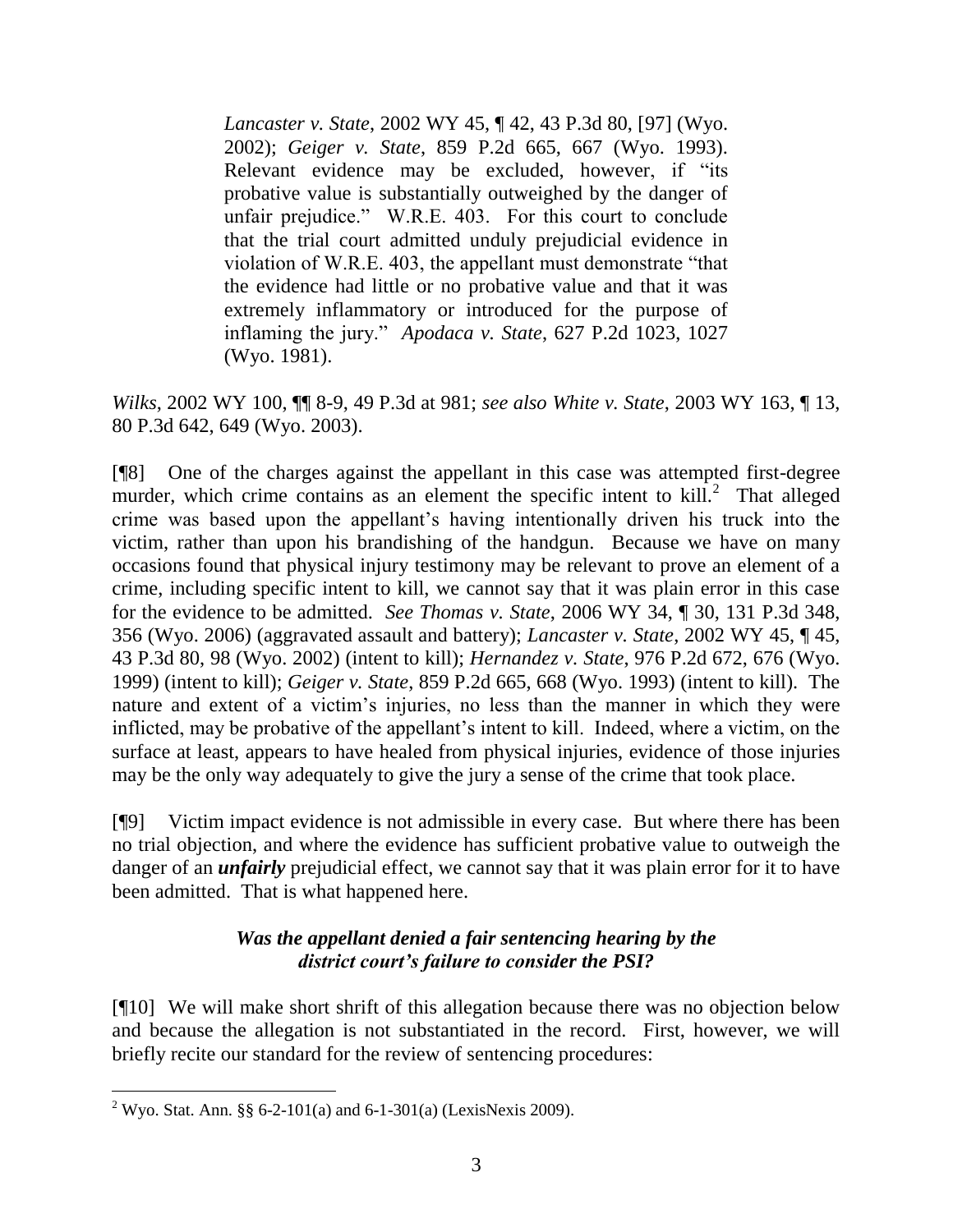We review sentencing decisions for an abuse of discretion.

> "Sentencing decisions are normally within the discretion of the trial court. *Hamill v. State*, 948 P.2d 1356, 1358 (Wyo. 1997). "A sentence will not be disturbed because of sentencing procedures unless the defendant can show an abuse of discretion, procedural conduct prejudicial to him, and circumstances which manifest inherent unfairness and injustice, or conduct which offends the public sense of fair play.' *Smith v. State*, 941 P.2d 749, 750 (Wyo. 1997). "An error warrants reversal only when it is prejudicial and it affects an appellant"s substantial rights. The party who is appealing bears the burden to establish that an error was prejudicial." *Candelaria v. State*, 895 P.2d 434, 439-40 (Wyo. 1995) (citations omitted) [(*overruled in part on other grounds by Allen v. State*, 2002 WY 48, 43 P.3d 551, 569, n.12 (Wyo. 2002))]; *see also Robinson v. Hamblin*, 914 P.2d 152, 155 (Wyo.  $1996$ )."

*Lee v. State*, 2001 WY 129, ¶ 10, 36 P.3d 1133, 1138 (Wyo. 2001) (*quoting Trusky v. State*, 7 P.3d 5, 13 (Wyo. 2000)). In imposing sentence, trial courts have broad discretion to consider a wide range of factors about the defendant and the crime. *Halbleib v. State*, 7 P.3d 45, 47 (Wyo. [2000]), *cert. denied*, 531 U.S. 968, 121 S.Ct. 404, 148 L.Ed.2d 312 (2000) (*quoting Jones v. State*, 771 P.2d 368, 371 (Wyo. 1989)); *Mehring* [*v. State*], 860 P.2d [1101,] 1115 [(Wyo. 1993)].

*Bitz v. State*, 2003 WY 140, ¶ 7, 78 P.3d 257, 259 (Wyo. 2003). Within this legal context, our review in this case is for plain error, due to the lack of a trial objection.

[¶11] The appellant"s argument is based upon the following statement of the district court just after the imposition of sentence:

> THE COURT: I will say on the record that I am basing these sentences on my observation of [the victim] during the trial as well as my recollection of the testimony of the witnesses during the trial, including Mr. Thomas, *rather than the presentence*. And as I recall [the victim] testified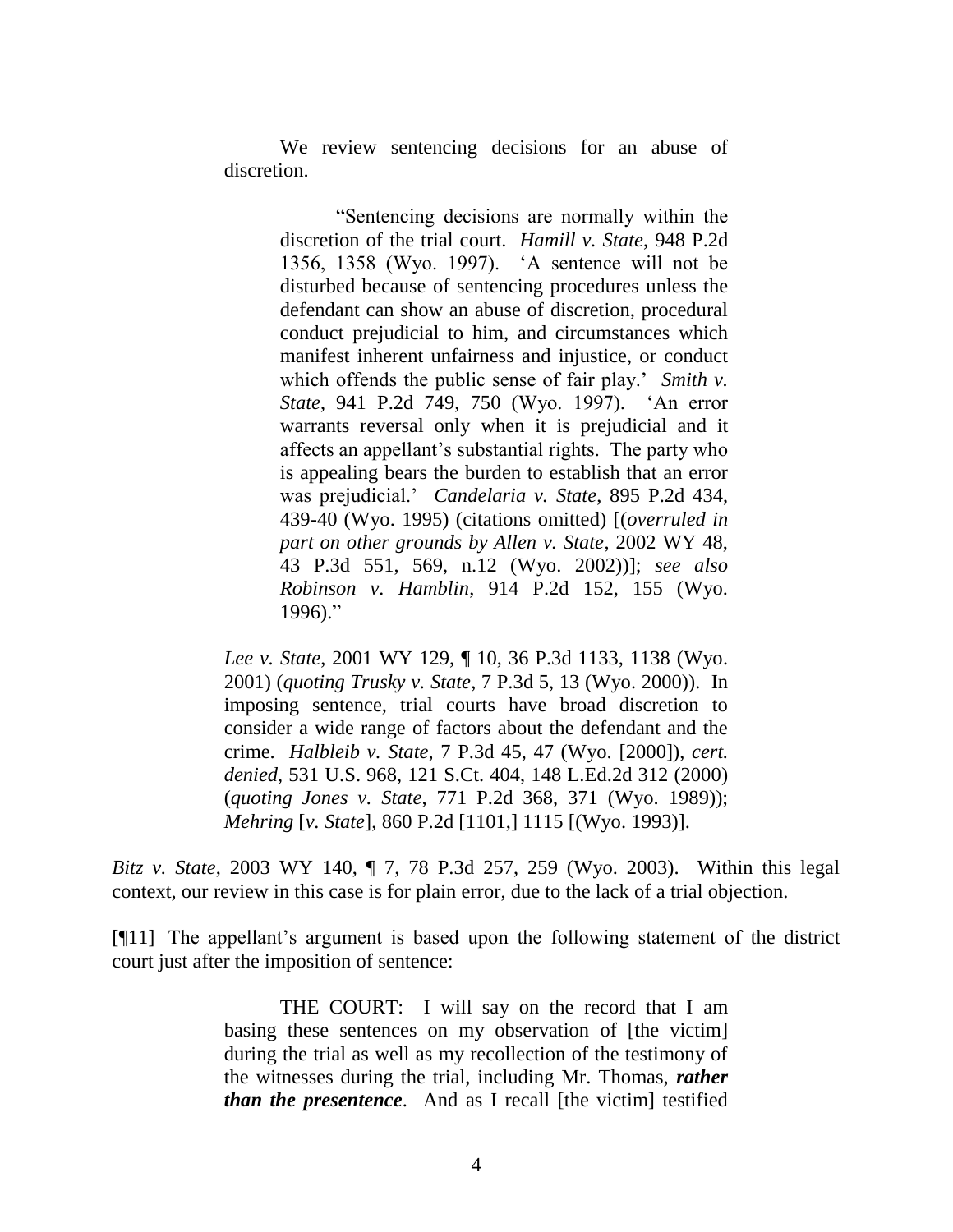about her operations and her pain and so forth, so I think to the extent of any disagreement Mr. Thomas might have with the contents of the presentence report in my mind are, I guess I think even Mr. Thomas agrees are probably immaterial.

(Emphasis added.) The appellant contends that the above passage shows that the district court did not consider the presentence investigation report as is required by W.R.Cr.P. 32(a):

## (a) *Presentence investigation*. --

(1) When Made. -- In every felony case the Department of Probation and Parole shall conduct a presentence investigation and submit a report to the court. The court may order an investigation and report in misdemeanor cases. In felony cases the investigation and report may not be waived but, with the parties' consent, the court may permit the report to be filed after sentencing. *Otherwise, it shall be considered by the court before the imposition of sentence or the granting of probation*. Except with the written consent of the defendant, the report shall not be submitted to the court or its contents disclosed to anyone unless the defendant has pleaded guilty or nolo contendere or has been found guilty.

(Emphasis added.)

[¶12] The flaw in the appellant"s reasoning is that this Rule only requires the district court to *consider* the PSI. It does not require the district court to *base the sentence* upon the PSI. In that regard, a review of the sentencing hearing transcript clearly reveals that the district court considered the PSI. For instance, early in the hearing, the prosecutor and the court engaged in a discourse about the amount of restitution requested in the PSI. Later, in addressing the appellant after allocution, the court contrasted defense counsel's comments concerning the relationship between the victim and the appellant with statements made by the victim in the PSI, and actually read from the PSI.

[¶13] We recited above our rule that the sentencing judge has broad discretion to consider many factors in sentencing a convicted defendant. *See supra* ¶ 10. While a defendant may not be punished for exercising his right to a jury trial, the court certainly may include the trial evidence in its sentencing considerations. Indeed, it would be unusual, if not impossible, for a court to do otherwise. The hearing transcript shows that the district court correctly applied these precepts in this case: